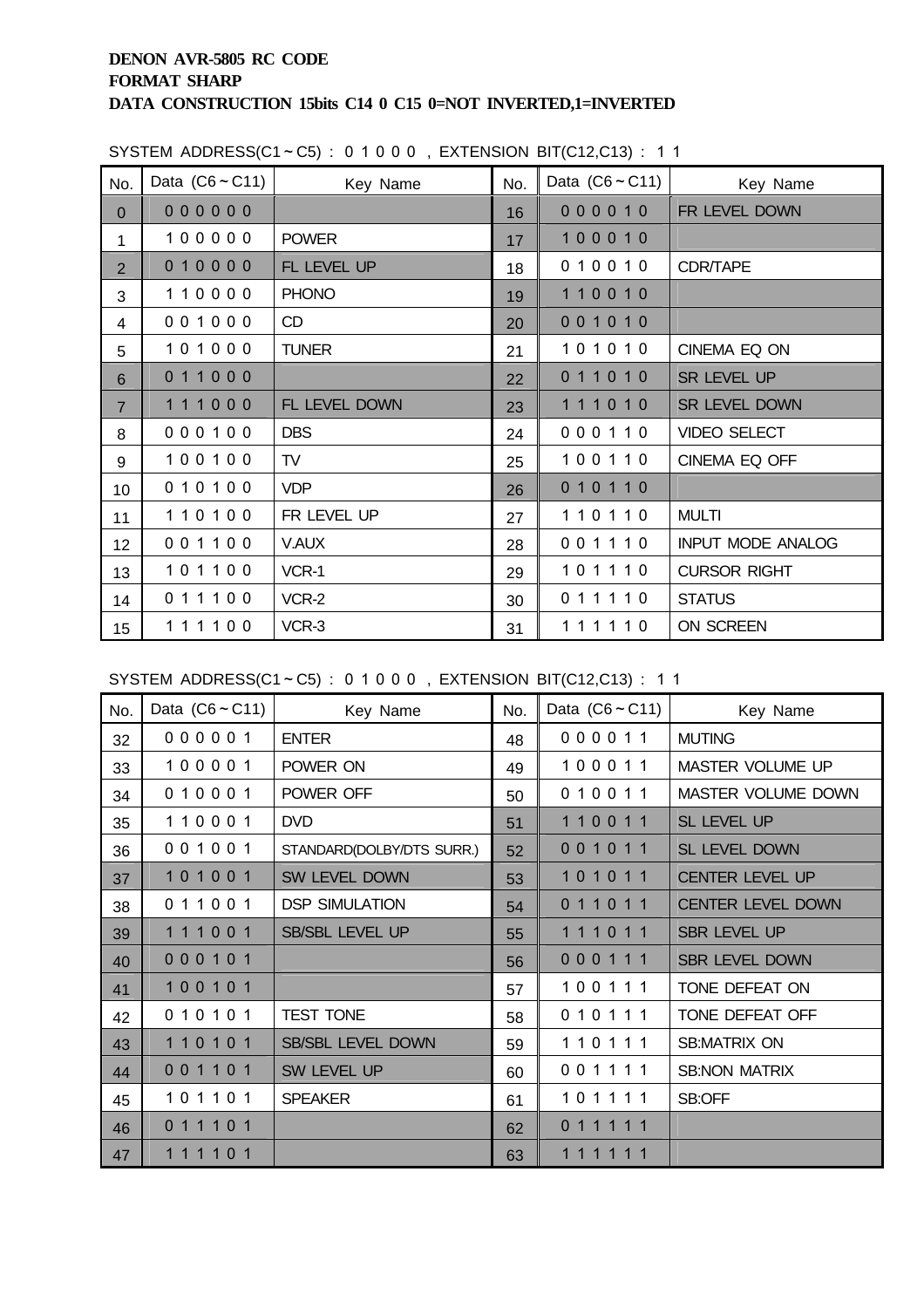| No.            | Data $(C6 \sim C11)$ | Key Name                   | No. | Data $(C6 \sim C11)$ | Key Name                |
|----------------|----------------------|----------------------------|-----|----------------------|-------------------------|
| $\Omega$       | 000000               | ALL BASS DOWN              | 16  | 000010               | ZONE2 CD                |
| $\mathbf 1$    | 100000               |                            | 17  | 100010               | ZONE2 TUNER             |
| $\overline{2}$ | 010000               | <b>SURROUND BACK</b>       | 18  | 010010               | ZONE2 VDP               |
| 3              | 110000               | MASTER VOL. PRESET1(0dB)   | 19  | 110010               | ZONE2 V.AUX             |
| $\overline{4}$ | 001000               |                            | 20  | 001010               | ZONE2 VCR-1             |
| 5              | 101000               | MASTER VOL. PRESET2(-20dB) | 21  | 101010               |                         |
| 6              | 011000               | MASTER VOL. PRESET3(-40dB) | 22  | 011010               | <b>MULTI PRESET UP</b>  |
| $\overline{7}$ | 111000               | ZONE2 VOL. PRESET1(0dB)    | 23  | 111010               | MULTI PRESET DOWN       |
| 8              | 000100               | ZONE2 VOL. PRESET2(-20dB)  | 24  | 000110               |                         |
| 9              | 100100               | ZONE2 VOL PRESET3(-40dB)   | 25  | 100110               | ZONE2 VCR-2             |
| 10             | 010100               | ZONE2 DBS                  | 26  | 010110               | ZONE2 VCR-3             |
| 11             | 110100               | HOME THX CINEMA            | 27  | 110110               | ZONE2 TV                |
| 12             | 001100               | ZONE3 VOL. PRESET1(0dB)    | 28  | 001110               | ZONE2 CDR/TAPE          |
| 13             | 101100               | ZONE2 VOLUME UP            | 29  | 101110               | <b>STEREO</b>           |
| 14             | 011100               | ZONE2 VOLUME DOWN          | 30  | 011110               | <b>DIRECT</b>           |
| 15             | 111100               | ZONE2 PHONO                | 31  | 111110               | ZONE3 VOL. PRESET2(0dB) |

SYSTEM ADDRESS(C1~C5) : 0 0 1 1 0 , EXTENSION BIT (C12,C13) : 0 1

SYSTEM ADDRESS(C1~C5) : 0 0 1 1 0 , EXTENSION BIT (C12,C13) : 0 1

| No. | Data $(C6 \sim C11)$ | Key Name                  | No. | Data $(C6 \sim C11)$ | Key Name          |
|-----|----------------------|---------------------------|-----|----------------------|-------------------|
| 32  | 000001               | <b>SYSTEM SETUP</b>       | 48  | 000011               | CH VOLUME UP      |
| 33  | 100001               | <b>SURROUND PARAMETER</b> | 49  | 100011               | CH VOLUME DOWN    |
| 34  | 010001               | ZONE3 VOL. PRESET2(0dB)   | 50  | 010011               | <b>VIDEO OFF</b>  |
| 35  | 110001               | <b>CURSOR UP</b>          | 51  | 110011               |                   |
| 36  | 001001               | <b>CURSOR DOWN</b>        | 52  | 001011               |                   |
| 37  | 101001               |                           | 53  | 101011               | INPUT MODE EXT.IN |
| 38  | 011001               |                           | 54  | 011011               | <b>INPUT MODE</b> |
| 39  | 111001               |                           | 55  | 111011               | ALL TREBLE UP     |
| 40  | 000101               | <b>9CH STEREO</b>         | 56  | 000111               | ALL TREBLE DOWN   |
| 41  | 100101               | 2CH PLAY(INPUT            | 57  | 100111               | TUNER SHIFT A     |
| 42  | 010101               | <b>MULTI</b>              | 58  | 010111               | TUNER SHIFT B     |
| 43  | 110101               | SHIFT F                   | 59  | 110111               | TUNER SHIFT C     |
| 44  | 001101               | <b>AUDIO FUNCTION</b>     | 60  | 001111               | TUNER SHIFT D     |
| 45  | 101101               | <b>VIDEO FUNCTION</b>     | 61  | 101111               | TUNER SHIFT E     |
| 46  | 011101               | SHIFT G                   | 62  | 011111               | ZONE2 DVD         |
| 47  | 111101               | CH SELECT                 | 63  | 111111               | ALL BASS UP       |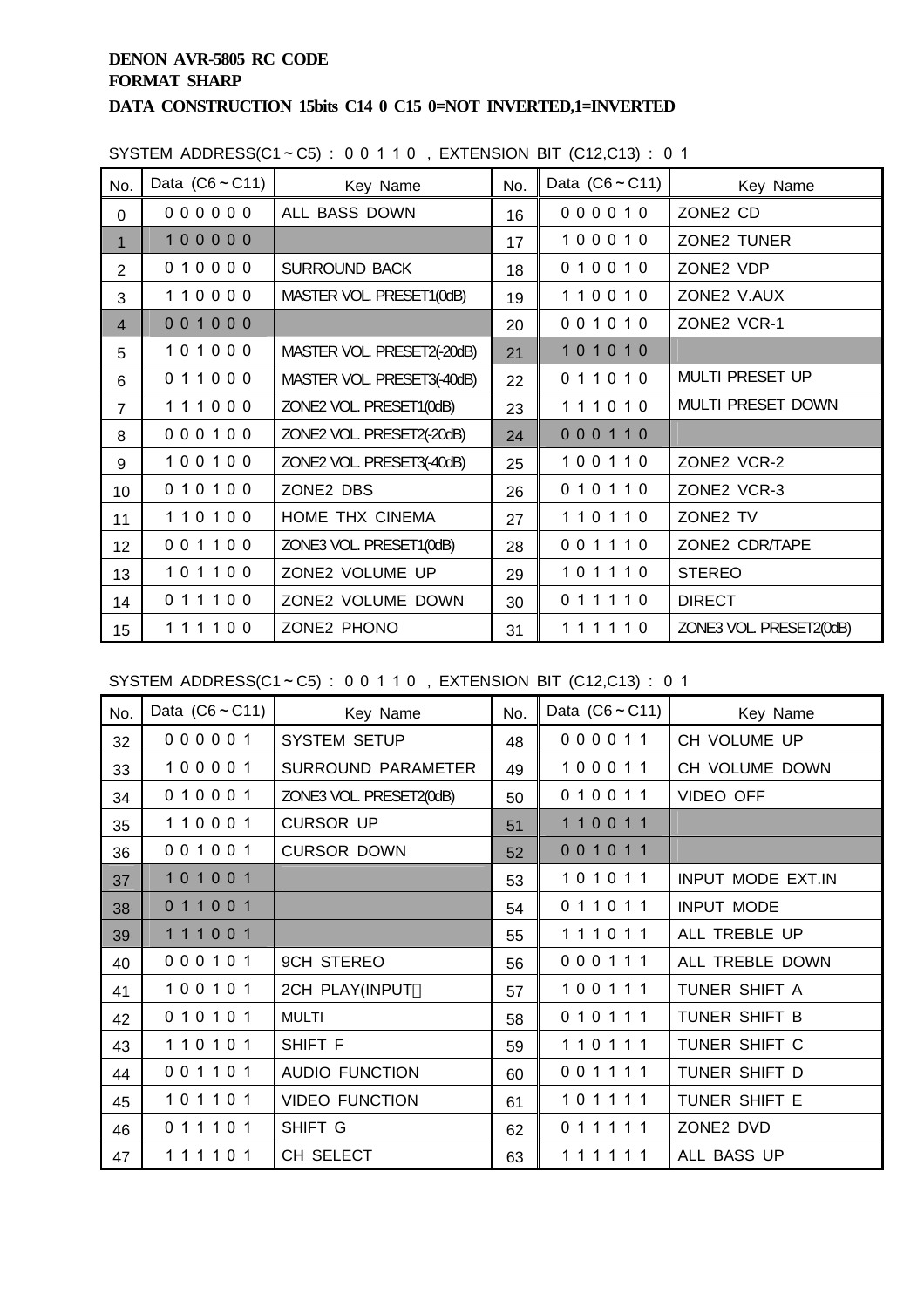| No. | Data $(C6 \sim C11)$ | Key Name | No. | Data $(C6 \sim C11)$ | Key Name           |
|-----|----------------------|----------|-----|----------------------|--------------------|
| 32  | 000001               |          | 48  | 000011               |                    |
| 33  | 100001               |          | 49  | 100011               |                    |
| 34  | 010001               |          | 50  | 010011               |                    |
| 35  | 110001               |          | 51  | 110011               |                    |
| 36  | 001001               |          | 52  | 001011               |                    |
| 37  | 101001               |          | 53  | 101011               |                    |
| 38  | 011001               |          | 54  | 011011               |                    |
| 39  | 111001               |          | 55  | 111011               |                    |
| 40  | 000101               |          | 56  | 000111               |                    |
| 41  | 100101               |          | 57  | 100111               |                    |
| 42  | 010101               |          | 58  | 010111               |                    |
| 43  | 110101               |          | 59  | 110111               |                    |
| 44  | 001101               |          | 60  | 001111               |                    |
| 45  | 101101               |          | 61  | 101111               |                    |
| 46  | 011101               |          | 62  | 011111               |                    |
| 47  | 111101               |          | 63  | 111111               | <b>CURSOR LEFT</b> |

SYSTEM ADDRESS(C1~C5) : 0 0 1 1 0 , EXTENSION BIT (C12,C13) : 1 0

SYSTEM ADDRESS(C1~C5): 00110, EXTENSION BIT (C12,C13): 11

| No.            | Data $(C6 \sim C11)$ | Key Name            | No. | Data $(C6 \sim C11)$ | Key Name                |
|----------------|----------------------|---------------------|-----|----------------------|-------------------------|
| $\mathbf{0}$   | 000000               |                     | 16  | 000010               |                         |
| 1.             | 100000               | TUNER PRESET CH 1   | 17  | 100010               |                         |
| $\overline{2}$ | 010000               | TUNER PRESET CH 2   | 18  | 010010               | <b>RDS</b>              |
| 3              | 110000               | TUNER PRESET CH 3   | 19  | 110010               |                         |
| 4              | 001000               | TUNER PRESET CH 4   | 20  | 001010               | <b>PTY</b>              |
| 5              | 101000               | TUNER PRESET CH 5   | 21  | 101010               | TUNER PRESET DOWN       |
| 6              | 011000               | TUNER PRESET CH 6   | 22  | 011010               | TUNER PRESET UP         |
| $\overline{7}$ | 111000               | TUNER PRESET CH 7   | 23  | 111010               | <b>TUNER BAND</b>       |
| 8              | 000100               | TUNER PRESET CH 8   | 24  | 000110               | TUNING MODE(AUTOMANUAL) |
| 9              | 100100               |                     | 25  | 100110               | TUNER TUNING UP         |
| 10             | 010100               |                     | 26  | 010110               | TUNER TUNING DOWN       |
| 11             | 110100               |                     | 27  | 110110               |                         |
| 12             | 001100               | <b>TUNER MEMORY</b> | 28  | 001110               |                         |
| 13             | 101100               | <b>TUNER SHIFT</b>  | 29  | 101110               |                         |
| 14             | 011100               | <b>RT</b>           | 30  | 011110               |                         |
| 15             | 111100               |                     | 31  | 111110               | <b>DIMMER</b>           |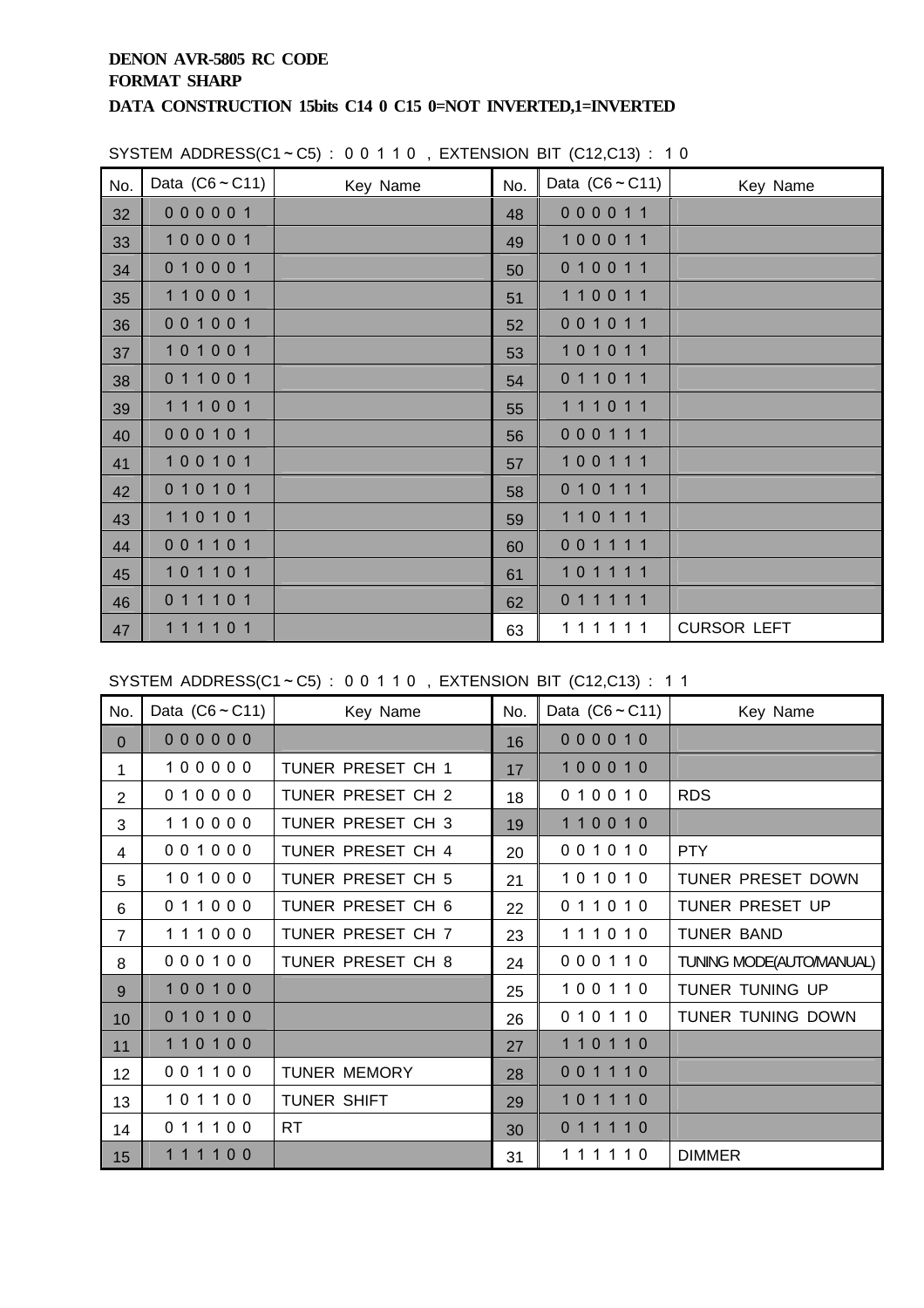| No.            | Data $(C6 \sim C11)$ | Key Name    | No. | Data $(C6 \sim C11)$ | Key Name       |
|----------------|----------------------|-------------|-----|----------------------|----------------|
| $\mathbf{0}$   | 000000               |             | 16  | 000010               |                |
| $\mathbf{1}$   | 100000               |             | 17  | 100010               |                |
| $\overline{2}$ | 010000               |             | 18  | 010010               | ZONE3 TV       |
| 3              | 110000               |             | 19  | 110010               | ZONE3 DBS      |
| $\overline{4}$ | 001000               |             | 20  | 001010               | ZONE3 VCR-1    |
| 5              | 101000               |             | 21  | 101010               | ZONE3 VCR-2    |
| 6              | 011000               |             | 22  | 011010               | ZONE3 VCR-3    |
| $\overline{7}$ | 111000               |             | 23  | 111010               | ZONE3 V.AUX    |
| 8              | 000100               | ZONE3 TUNER | 24  | 000110               |                |
| 9              | 100100               | ZONE3 PHONO | 25  | 100110               |                |
| 10             | 010100               | ZONE3 CD    | 26  | 010110               |                |
| 11             | 110100               |             | 27  | 110110               | ZONE3 CDR/TAPE |
| 12             | 001100               |             | 28  | 001110               |                |
| 13             | 101100               |             | 29  | 101110               | ZONE2 ON/OFF   |
| 14             | 011100               | ZONE3 DVD   | 30  | 011110               |                |
| 15             | 111100               | ZONE3 VDP   | 31  | 111110               |                |

### SYSTEM ADDRESS  $(C1 - C5)$ : 01000, EXTENSION BIT  $(C12.C13)$ : 10

SYSTEM ADDRESS  $(C1 - C5)$ : 01000, EXTENSION BIT  $(C12, C13)$ : 10

| No. | Data $(C6 \sim C11)$ | Key Name      | No. | Data $(C6 \sim C11)$ | Key Name        |
|-----|----------------------|---------------|-----|----------------------|-----------------|
| 32  | 000001               |               | 48  | 000011               |                 |
| 33  | 100001               |               | 49  | 100011               |                 |
| 34  | 010001               |               | 50  | 010011               |                 |
| 35  | 110001               |               | 51  | 110011               |                 |
| 36  | 001001               |               | 52  | 001011               |                 |
| 37  | 101001               | ZONE3 VR DOWN | 53  | 101011               |                 |
| 38  | 011001               | ZONE3 VR UP   | 54  | 011011               |                 |
| 39  | 111001               |               | 55  | 111011               |                 |
| 40  | 000101               |               | 56  | 000111               |                 |
| 41  | 100101               |               | 57  | 100111               | MAIN ZONE ON    |
| 42  | 010101               | PURE DIRECT   | 58  | 010111               | MAIN ZONE OFF   |
| 43  | 110101               |               | 59  | 110111               | MULTI ZONE2 ON  |
| 44  | 001101               |               | 60  | 001111               | MULTI ZONE2 OFF |
| 45  | 101101               |               | 61  | 101111               | MULTI ZONE3 ON  |
| 46  | 011101               |               | 62  | 011111               | MULTI ZONE3 OFF |
| 47  | 111101               |               | 63  | 111111               |                 |

**DENON AVR-5805 RC CODE**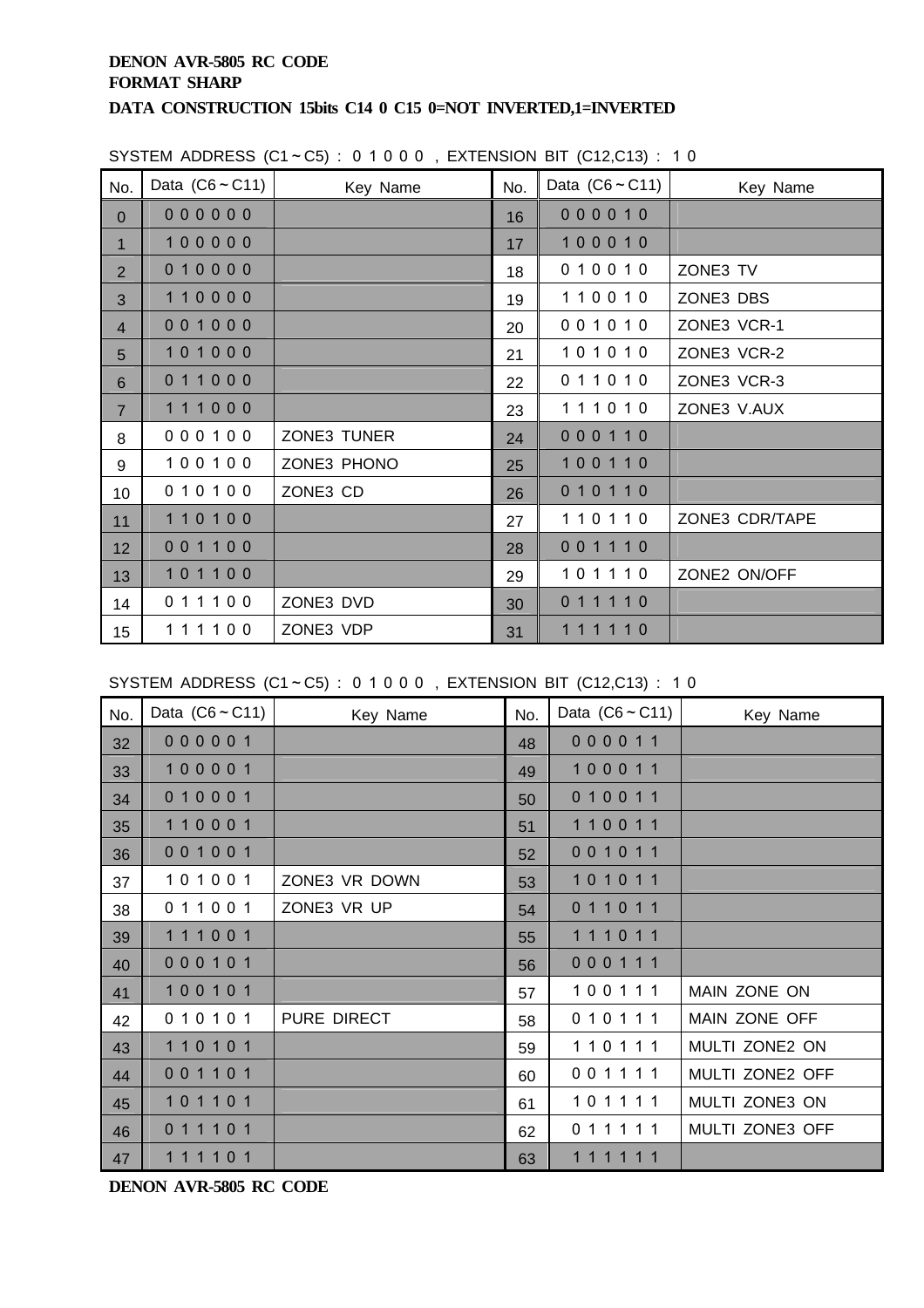# **FORMAT SHARP DATA CONSTRUCTION 15bits C14 0 C15 0=NOT INVERTED,1=INVERTED**

|                 |                      |                        |     | $\frac{1}{2}$        |                   |
|-----------------|----------------------|------------------------|-----|----------------------|-------------------|
| No.             | Data $(C6 \sim C11)$ | Key Name               | No. | Data $(C6 \sim C11)$ | Key Name          |
| $\overline{0}$  | 000000               |                        | 16  | 000010               | DOLBY PL II MUSIC |
| $\mathbf{1}$    | 100000               | WIDE SCREEN            | 17  | 100010               | DOLBY PL          |
| $\overline{2}$  | 010000               | SUPER STADIUM          | 18  | 010010               |                   |
| 3               | 110000               | ROCK ARENA             | 19  | 110010               | DTS ES MATRIX     |
| 4               | 001000               | JAZZ CLUB              | 20  | 001010               | DOLBY DIGITAL EX  |
| 5               | 101000               | <b>CLASSIC CONCERT</b> | 21  | 101010               | CINEMA MODE       |
| 6               | 011000               | MONO MOVIE             | 22  | 011010               | MUSIC MODE        |
| $\overline{7}$  | 111000               | <b>MATRIX</b>          | 23  | 111010               | <b>GAME MODE</b>  |
| 8               | 000100               | VIDEO GAME             | 24  | 000110               |                   |
| 9               | 100100               | <b>VIRTUAL</b>         | 25  | 100110               |                   |
| 10              | 010100               | THX ULTRA2 CINEMA      | 26  | 010110               |                   |
| 11              | 110100               | THX MUSIC MODE         | 27  | 110110               |                   |
| 12 <sub>2</sub> | 001100               | THX SURROUND EX        | 28  | 001110               |                   |
| 13              | 101100               | DTS NEO:6 CINEMA       | 29  | 101110               | ROOM EQ           |
| 14              | 011100               | DTS NEO:6 MUSIC        | 30  | 011110               |                   |
| 15              | 111100               | DOLBY PL II CINEMA     | 31  | 111110               |                   |

SYSTEM ADDRESS  $(C1 \sim C5)$ : 00100. EXTENSION BIT  $(C12.C13)$ : 01

SYSTEM ADDRESS  $(C1 - C5)$ : 00100, EXTENSION BIT  $(C12, C13)$ : 01

| No. | Data $(C6 \sim C11)$ | Key Name | No. | Data $(C6 \sim C11)$ | Key Name                   |
|-----|----------------------|----------|-----|----------------------|----------------------------|
| 32  | 000001               |          | 48  | 000011               |                            |
| 33  | 100001               |          | 49  | 100011               |                            |
| 34  | 010001               |          | 50  | 010011               |                            |
| 35  | 110001               |          | 51  | 110011               | <b>INPUT MODE AUTO</b>     |
| 36  | 001001               |          | 52  | 001011               | <b>INPUT MODE PCM</b>      |
| 37  | 101001               |          | 53  | 101011               | <b>INPUT MODE DTS</b>      |
| 38  | 011001               |          | 54  | 011011               |                            |
| 39  | 111001               |          | 55  | 111011               | <b>INPUT MODE EXT.IN-1</b> |
| 40  | 000101               |          | 56  | 000111               | INPUT MODE EXT.IN-2        |
| 41  | 100101               |          | 57  | 100111               |                            |
| 42  | 010101               |          | 58  | 010111               |                            |
| 43  | 110101               |          | 59  | 110111               |                            |
| 44  | 001101               |          | 60  | 001111               |                            |
| 45  | 101101               |          | 61  | 101111               |                            |
| 46  | 011101               |          | 62  | 011111               |                            |
| 47  | 1 1 1 1 0 1          |          | 63  | 1 1 1 1 1 1          |                            |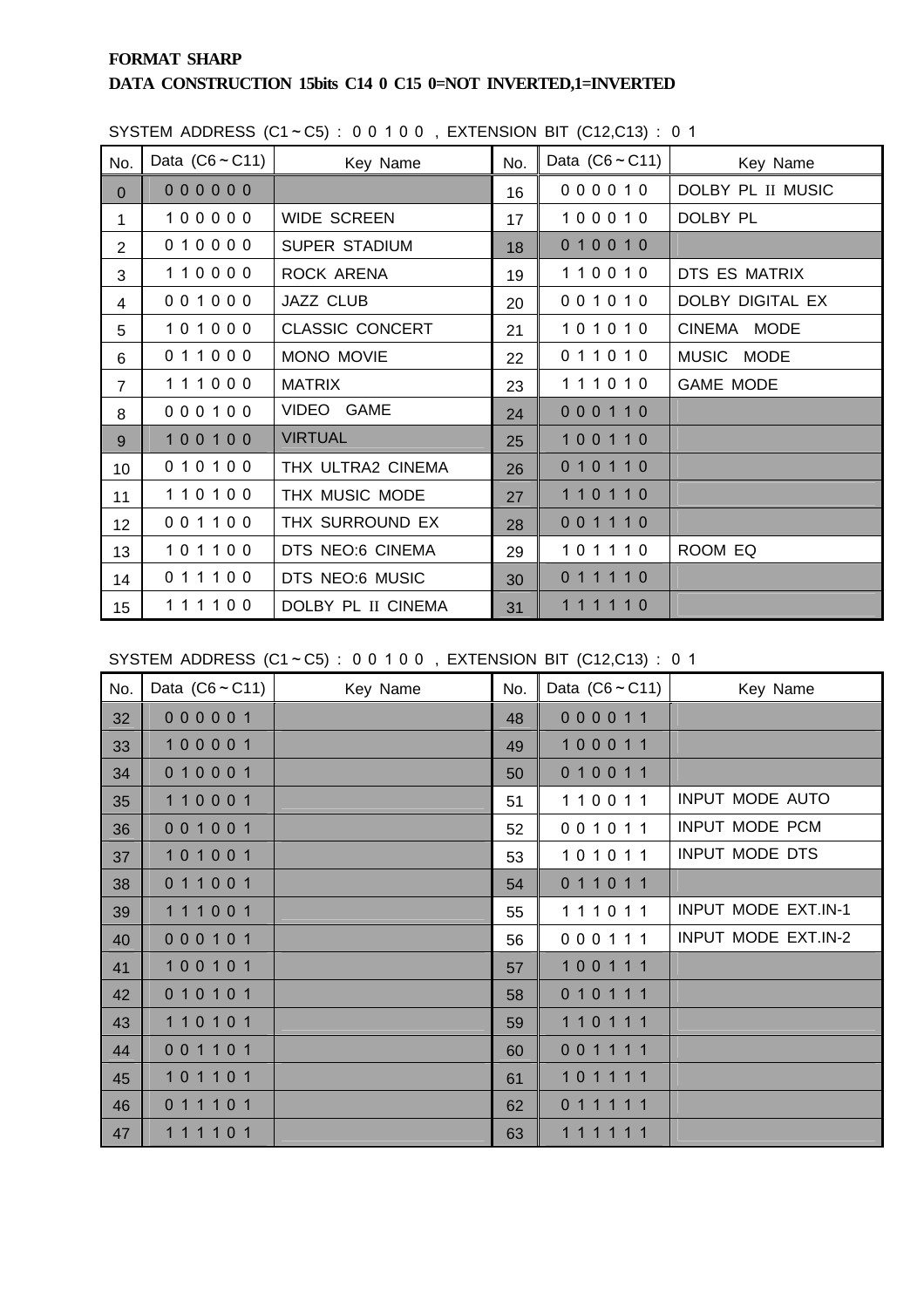#### **DENON AVR-5805 RC CODE FORMAT KASEIKYO DATA CONSTRUCTION 48bits**

| <u>Distin Constante</u> Carolin Roma |  |   |   |     |  |  |    |  |  |                                              |   |          |  |  |  |        |  |  |  |  |
|--------------------------------------|--|---|---|-----|--|--|----|--|--|----------------------------------------------|---|----------|--|--|--|--------|--|--|--|--|
| <b>CODE</b>                          |  |   |   |     |  |  |    |  |  |                                              |   | Parity   |  |  |  | GENRE1 |  |  |  |  |
|                                      |  |   |   |     |  |  |    |  |  |                                              |   |          |  |  |  |        |  |  |  |  |
| $\mathcal{P}$                        |  | 4 | 5 | - 6 |  |  | 89 |  |  | 10 11 12 13 14 15 16 17 18 19 20 21 22 23 24 |   |          |  |  |  |        |  |  |  |  |
|                                      |  |   |   |     |  |  |    |  |  |                                              | 4 | $\Omega$ |  |  |  |        |  |  |  |  |

|             |          | GENRE2     |          |             |                |                |                  |                  |                | Data             |                  |                |                  |                  |                                                               | parity         |                  |                  |                  |                     |                  |             |   | Key Name                   |
|-------------|----------|------------|----------|-------------|----------------|----------------|------------------|------------------|----------------|------------------|------------------|----------------|------------------|------------------|---------------------------------------------------------------|----------------|------------------|------------------|------------------|---------------------|------------------|-------------|---|----------------------------|
| 25 26 27 28 |          |            |          |             |                |                |                  |                  |                |                  |                  |                |                  |                  | 29 30 31 32 33 34 35 36 37 38 39  40 41 42 43 44 45 46 47  48 |                |                  |                  |                  |                     |                  |             |   |                            |
| 1           |          | $0\quad 0$ | $\Omega$ | 0           | $\Omega$       | $\mathbf{1}$   | 0                | 0                | $\mathbf 1$    | $\boldsymbol{0}$ | 0                | $\mathbf 1$    | $\pmb{0}$        | $\overline{0}$   | $\mathbf 0$                                                   | 0              | 1                | 0                | 0                | 1                   | 0                | 0           |   | 0 MAIN ZONE USER-1         |
|             |          |            |          | 1           |                | 0 1            |                  | 0 0              | 1 <sup>1</sup> | 0 <sup>1</sup>   | $\mathbf 0$      | 1 <sup>1</sup> |                  | 0 0              | $\mathbf 0$                                                   | $\overline{0}$ | 1 <sup>1</sup>   | $\overline{0}$   | $\mathbf 0$      | $\mathbf{1}$        |                  | 0 0         |   | 0 MAIN ZONE USER-2         |
|             |          |            |          | 0           | 1              | 1              | 0                | $\Omega$         | 1              | 0                | $\mathbf 0$      | $\mathbf 1$    | 0                | $\pmb{0}$        | 0                                                             | 0              | 1                | $\mathbf 0$      | $\mathbf 0$      | 1                   | $\overline{0}$   | 0           | 0 | MAIN ZONE USER-3           |
|             |          |            |          | 0           | 0              | 0              | 1                | 1                | 0              | $\mathbf{1}$     | 1                | 0              | 1                | $\boldsymbol{0}$ | 0                                                             | 1              | 0                | 1                | 1                | 0                   | 1                | 0           | 0 | MAIN ZONE VCR-4            |
|             |          |            |          | 0           | 0              | 0              | 0                | 1                | 1              | $\mathbf{1}$     | 1                | 0              | 1                | $\boldsymbol{0}$ | 0                                                             | $1 \mid$       | 1                | 1                | 1                | 0                   | 1 <sup>1</sup>   | 0           | 0 | MAIN ZONE SCALE            |
|             |          |            |          | 1           | 0              | 0              | $\Omega$         | 1                | 1              | 1                | 1                | 0              | 1                | 0                | 0                                                             | 1              | 1                | 1                | 1                | 0                   | 1                | 0           | 0 | MAIN ZONE MONITOR SELECT   |
|             |          |            |          | 1           | 0              | 1              | 1                | 0                | 1              | 1                | 0                | 0              | 1                | $\boldsymbol{0}$ | 0                                                             | $\mathbf 1$    | 1                | 1                | 0                | 1                   | 1                | 0           | 1 | MAIN ZONE AUDIO DELAY UP   |
|             |          |            |          | 0           | 1              | 1              | 1                | 0                | 1              | 1                | 0                | 0              | 1                | 0                | $\mathbf 0$                                                   | $\mathbf 1$    | 1                | 1 <sup>1</sup>   | $\pmb{0}$        | 0                   | $\vert 0 \vert$  | 0           | 1 | MAIN ZONE AUDIO DELAY DOWN |
|             | $1 1 0$  |            | $\Omega$ | $\mathbf 1$ | 1              | $\mathbf 0$    | 1                | 1                | $\mathbf 0$    | $\mathbf 0$      | $\mathbf 0$      | $\mathbf 0$    | $\overline{0}$   | $\vert 0$        | $\mathbf 0$                                                   | $\mathbf 1$    | $\boldsymbol{0}$ | $\pmb{0}$        | $\pmb{0}$        | $\mathsf{O}\xspace$ | $\pmb{0}$        | $\pmb{0}$   | 0 | <b>ZONE2 CURSOR UP</b>     |
|             |          |            |          | 0           | $\Omega$       | 1              | 1                | 1 <sup>1</sup>   | $\mathbf 0$    | $\overline{0}$   | l 0              | $\overline{0}$ | 10               | 0                | $\mathbf 0$                                                   | 1 <sup>1</sup> | 0                | $\pmb{0}$        | $\pmb{0}$        | 0                   | 0                | 0           | 0 | ZONE2 CURSOR DOWN          |
|             |          |            |          | 1           | 0              | 1              | 1                | 1                | 0 <sup>1</sup> | $\mathbf 0$      |                  | 0 0            | $\overline{0}$   | 0                | $\pmb{0}$                                                     | 1              | 0                | $\pmb{0}$        | $\mathbf 0$      | 0 <sup>1</sup>      | 0                | $\mathbf 0$ | 0 | ZONE2 CURSOR LEFT          |
|             |          |            |          | 0           | 1              | 1              | 1                | 1                | 0              | 0                | $\boldsymbol{0}$ | $\pmb{0}$      | $\mathbf 0$      | $\pmb{0}$        | $\mathbf 0$                                                   | $\mathbf{1}$   | $\boldsymbol{0}$ | $\mathbf 0$      | $\pmb{0}$        | $\boldsymbol{0}$    | $\boldsymbol{0}$ | $\mathbf 0$ | 0 | ZONE2 CURSOR RIGHT         |
|             |          |            |          | 1           | 1              | 1              | 1                | 1 !              | 0 <sup>1</sup> | 0                | $\boldsymbol{0}$ | $\pmb{0}$      | $\vert 0$        | $\pmb{0}$        | 0                                                             | 1 <sup>1</sup> | 0                | $\pmb{0}$        | $\pmb{0}$        | $\overline{0}$      | 0                | 0           | 0 | <b>ZONE2 ENTER</b>         |
|             |          |            |          | 0           | 0              | 0              | 0                | 1                | 1              | 1                | 0                | 0              | $\boldsymbol{0}$ | $\mathbf 0$      | $\mathbf 0$                                                   | 0              | $\boldsymbol{0}$ | $\mathbf{1}$     | $\boldsymbol{0}$ | 0                   | $\mathbf 0$      | 1           | 0 | ZONE2 VIDEO SELECT         |
|             |          |            |          | 0           | 0              | 1              | $\boldsymbol{0}$ | 0                | $\mathbf{1}$   | $\mathbf 0$      | $\boldsymbol{0}$ | $\mathbf{1}$   | $\boldsymbol{0}$ | $\pmb{0}$        | $\mathbf 0$                                                   | 0              | 1                | $\pmb{0}$        | $\mathbf 0$      | 1                   | $\pmb{0}$        | 0           | 0 | ZONE2 USER-1               |
|             |          |            |          | 1           | $\Omega$       | 1 <sup>1</sup> | $\pmb{0}$        | $\overline{0}$   | $\mathbf{1}$   | $\boldsymbol{0}$ | $\mathbf 0$      | $\mathbf{1}$   | $\pmb{0}$        | $\vert 0$        | $\pmb{0}$                                                     | $\overline{0}$ | 1 <sup>1</sup>   | $\mathbf 0$      | $\pmb{0}$        | 1                   | $\overline{0}$   | 0           | 0 | ZONE2 USER-2               |
|             |          |            |          | 0           | 1              | 1              | 0                | 0                | 1              | 0                | 0                | $\mathbf{1}$   | $\boldsymbol{0}$ | $\pmb{0}$        | $\mathbf 0$                                                   | 0              | 1                | $\pmb{0}$        | $\pmb{0}$        | 1                   | $\mathbf 0$      | 0           | 0 | ZONE2 USER-3               |
|             |          |            |          | 0           | 0              | 0              | 0                | 1                | 1              | 0                | 0                | $\mathbf 1$    | $\boldsymbol{0}$ | $\pmb{0}$        | 0                                                             | 1.             | 1                | $\boldsymbol{0}$ | $\mathbf 0$      | 1                   | $\mathbf 0$      | 0           | 0 | ZONE2 STEREO               |
|             |          |            |          | 0           | 0              | 1              | 0                | 1                | 1              | $\mathbf 0$      | 0                | $\mathbf 1$    | 0                | $\boldsymbol{0}$ | 0                                                             | 1.             | 1                | 0                | 0                | 1                   | $\overline{0}$   | 0           | 0 | <b>ZONE2 STANDARD</b>      |
|             |          |            |          | 1           | 0              | 1              | 1                | 0                | 0              | 1                | 0                | 1              | 0                | 0                | 0                                                             | 0              | 0                | 1                | 0                | 1                   | 0                | 0           | 0 | ZONE2 GAME MODE            |
|             |          |            |          | 0           | 1              | 1              | 1                |                  | 0 0 1          |                  | 0                | 1              | 0                | ! 0              | 0                                                             | 0              | 0                | 1 <sup>1</sup>   | 0                | 1                   | 0 <sup>1</sup>   | 0           | 0 | ZONE2 CINEMA MODE          |
|             |          |            |          | 1           | 1              | 1              | 1                | $\mathbf{0}$     | $\pmb{0}$      | $\mathbf 1$      | 0                | 1              | 0                | $\mathbf 0$      | 0                                                             | 0              | 0                | 1                | $\pmb{0}$        | 1                   | 0                | 0           | 0 | ZONE2 MUSIC MODE           |
|             |          |            |          | 0           | 0              | 0              | 0                | 1                | 0              | $\mathbf{1}$     | 0                | $\mathbf 1$    | $\pmb{0}$        | 0                | 0                                                             | 1              | $\pmb{0}$        | 1                | $\pmb{0}$        | 1                   | 0                | 0           | 0 | ZONE2 DSP SIMULATION       |
|             |          |            |          | 1           | 0              | 0 <sup>1</sup> | 0                | 1!               | 0              | $\mathbf{1}$     | 0                | 1              | 0                | $\pmb{0}$        | 0                                                             | 1              | 0                | 1                | 0                | 1 !                 | $\overline{0}$   | 0           | 0 | ZONE2 5/7CH STEREO         |
|             |          |            |          | 0           | 0              | 0              | $\pmb{0}$        | $\boldsymbol{0}$ | 1              | $\mathbf 1$      | 0                | 1              | $\pmb{0}$        | $\boldsymbol{0}$ | $\mathbf 0$                                                   | 0              | 1                | $\mathbf{1}$     | $\boldsymbol{0}$ | 1                   | 0                | 0           | 0 | ZONE2 INPUT MODE AUTO      |
|             |          |            |          | 1           | 0              | $\mathbf 0$    | $\boldsymbol{0}$ | 0                | $\mathbf 1$    | $\mathbf 1$      | $\boldsymbol{0}$ | 1              | $\boldsymbol{0}$ | $\pmb{0}$        | $\pmb{0}$                                                     | $\pmb{0}$      | 1                | 1                | $\mathbf 0$      | 1                   | $\boldsymbol{0}$ | 0           | 0 | ZONE2 INPUT MODE ANALOG    |
|             |          |            |          | 0           | 1 <sup>1</sup> | 0              | i 0              | ! 1 !            | 1 <sup>1</sup> | $\mathbf{1}$     | $\mathbf 0$      | 1 0            |                  | 0 0              |                                                               | 1 <sup>1</sup> | 1                | 1 <sup>1</sup>   | $\overline{0}$   | 1 <sup>1</sup>      |                  | 0 0         | 0 | ZONE2 VR MUTE              |
|             |          |            |          | 1           | 1              | 1              | 1                | 1                | 1              | 1                | 0                | $\mathbf{1}$   | $\pmb{0}$        | $\pmb{0}$        | $\mathbf 0$                                                   | $\mathbf{1}$   | 1                | $\mathbf{1}$     | $\mathbf 0$      | $\mathbf 1$         | $\mathsf 0$      | 0           | 0 | ZONE2 TEST TONE            |
|             |          |            |          | 0           | $\Omega$ :     | 0 <sup>1</sup> | 0                | 0                | 0 <sup>1</sup> | $\mathbf{1}$     | $\mathbf{1}$     | 1 <sup>1</sup> | $\pmb{0}$        | 0                | $\mathbf 0$                                                   | $\overline{0}$ | 0                | 1 <sup>1</sup>   | $\mathbf 1$      | 1                   | $\overline{0}$   | 0           | 0 | ZONE2 SURROUND PARAMETER   |
|             |          |            |          | 0           | 1              | 1              | 0                | 0                | 0              | 0                | $\pmb{0}$        | $\pmb{0}$      | $\mathbf 1$      | $\boldsymbol{0}$ | $\pmb{0}$                                                     | 0              | 0                | 0                | 0                | 0                   | 1 <sup>1</sup>   | 0           | 0 | ZONE2 S.BACK ON/OFF        |
|             |          |            |          | 0           | 1              | 0              | 1                | 0                | 0              | $\mathbf 0$      | 0                | 0              | 1                | $\mathbf 0$      | 0                                                             | 0              | 0                | $\boldsymbol{0}$ | $\mathbf 0$      | 0                   | 1                | 0           | 0 | ZONE2 SURR.SPEAKER SELECT  |
|             |          |            |          | 0           | 0              | 0              | $\mathbf 0$      | 1                | 1              | 0                | 0                | 0              | 1                | $\mathbf 0$      | 0                                                             | 1              | 1                | 0                | $\mathbf 0$      | 0                   | 1                | 0           | 0 | ZONE2 SYSTEM SETUP ON/OFF  |
|             |          |            |          | 0           | 0              | 0              | 0                | 1                | 1              | 1                | 0                | 0              | 1                | 0                | 0                                                             | 1              | 1                | 1                | 0                | 0                   | 1                | 0           | 0 | ZONE2 ON SCREEN            |
|             |          |            |          | 0           | 0              | 0              | 1                | 1                | 0              | $\mathbf{1}$     | 1                | $\mathbf 0$    | $\mathbf{1}$     | $\mathbf 0$      | $\mathbf 0$                                                   | 1              | $\boldsymbol{0}$ | 1                | 1                | $\pmb{0}$           | $\mathbf 1$      | $\mathbf 0$ | 0 | ZONE2 VCR-4                |
| 1           | $\Omega$ | 1          | 0        | 0           | 1              | 0              | 0                | 1                | 1              | 1                | 0                | 1              | 0                | 0                | 0                                                             | 1              | 1                | 1                | 0                | 1                   | 0                | 0           | 0 | ZONE3 VR MUTE              |
|             |          |            |          | 0           | 0              | 0              | 1                | 1 <sup>1</sup>   | 0              | $\mathbf{1}$     | $\mathbf{1}$     | 0              | $\mathbf 1$      | $\pmb{0}$        | 0                                                             | 1              | $\pmb{0}$        | $\mathbf{1}$     | $\mathbf{1}$     | $\mathbf 0$         | 1                | 0           |   | 0 ZONE3 VCR-4              |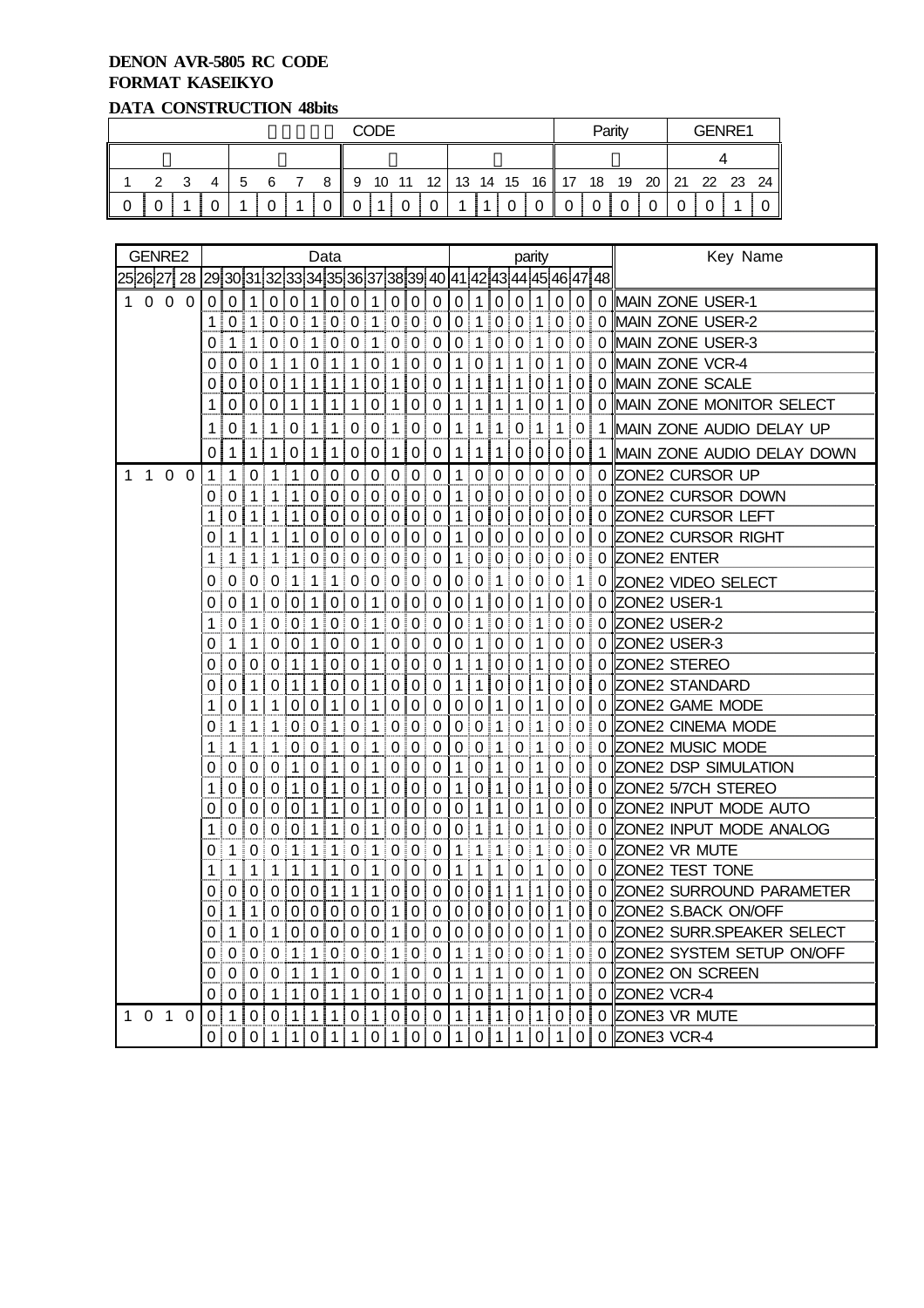| GENRE2                                                                  |          | Data     |                |                |                |                |              |   |                 |                |                    |        |             |                |                |                |                | parity         |                |                | Key Name                      |
|-------------------------------------------------------------------------|----------|----------|----------------|----------------|----------------|----------------|--------------|---|-----------------|----------------|--------------------|--------|-------------|----------------|----------------|----------------|----------------|----------------|----------------|----------------|-------------------------------|
| 25 26 27 28 29 30 31 32 33 34 35 36 37 38 39 40 41 42 43 44 45 46 47 48 |          |          |                |                |                |                |              |   |                 |                |                    |        |             |                |                |                |                |                |                |                |                               |
| 1<br>1<br>1                                                             | $\Omega$ | 0        |                |                | 0 <sup>1</sup> | 0              | 0            | 0 | 0               | 0              | 0                  | 0      | 0           | $\overline{0}$ | $\mathbf{0}$   | $\mathbf{0}$   | $\overline{0}$ | 0              | 0              | 0              | 0 ZONE4 POWER ON              |
|                                                                         |          | 1        | 1 <sup>1</sup> | 1 <sup>1</sup> |                |                |              |   | 0 0 0 0 0 0 0 0 |                |                    |        | $\mathbf 0$ |                | 0 0 0          |                | 0 <sup>1</sup> |                | 0 0 0          |                | 0 ZONE4 POWER OFF             |
|                                                                         |          | 0        | $\Omega$       | 0              |                |                |              |   | 0               |                | 0                  | 0      | 0           |                |                |                | 0              |                | 0              | 0              | 0 ZONE4 VR UP                 |
|                                                                         |          | 1        | 0              | 0              | 0              |                |              |   | 0               |                | 0                  | 0      | 0           |                |                |                |                |                | 0              |                | 0 ZONE4 VR DOWN               |
|                                                                         |          | $\Omega$ |                | $\Omega$       |                |                |              |   | 0 !             |                | 0                  | 0      | 0           |                |                |                | 0              |                | 0 !            | 0              | 0 ZONE4 VR MUTE               |
|                                                                         |          | 0        | 0              |                | 0              |                |              |   | 0               |                | 0                  | 0      | 0           |                |                |                | O              |                | 0              | 0              | $0$ Z4 VR PRESET1(0dB)        |
|                                                                         |          | 1        | $\Omega$       |                | $\Omega$       |                | 1            |   | 0               | 1              | 0                  | 0      | 0           | 1!             | $\mathbf{1}$   | 1 <sup>1</sup> | 0              | 1              |                |                | 0 0 0 Z4 VR PRESET2(-20dB)    |
|                                                                         |          | 0        |                |                |                |                |              |   | 0               |                | $\Omega$<br>÷<br>ŧ | 0      | 0           | 1              | 1 <sup>1</sup> | 1 <sup>1</sup> | $\Omega$       | 1              | - 1            |                | $0 0 0 $ Z4 VR PRESET3(-40dB) |
|                                                                         |          | 0        | 0              |                |                | 0              | 0            |   |                 | 0              |                    | 0      | 0           |                |                |                |                | 0              | 1              | 0              | 0 ZONE4 PHONO                 |
|                                                                         |          | 1        | 0              | 0              | 0 I            | $\Omega$ :     | $\Omega$     |   |                 | 0              |                    | 0      | 0           | $\overline{0}$ | 0              |                |                | 0 !            |                | 0 <sup>1</sup> | 0 ZONE4 TUNER                 |
|                                                                         |          | 0        |                | 0              | $\Omega$ !     | $\overline{0}$ | $\mathbf{0}$ |   |                 | 0              |                    | 0      | 0           | $\Omega$       | $\Omega$       | 1              |                | 0              | 1              | 0 <sup>1</sup> | 0 ZONE4 CD                    |
|                                                                         |          | 1        |                | $\Omega$       |                | 0 0            | $\Omega$     |   |                 | 0              |                    | 0      | 0           | $\Omega$       | $\Omega$       | 1              |                | $\overline{0}$ | 1              | $\Omega$       | 0 ZONE4 CDR/TAPE              |
|                                                                         |          | 0        | 0 <sup>1</sup> | $\Omega$       | $\Omega$       | 1<br>ŧ         | $\Omega$     |   |                 | 0              |                    | 0      | 0           | 1 <sup>1</sup> | $\Omega$ :     | 1              | 1<br>÷         | 0              | 1 <sup>1</sup> |                | $0 0 $ ZONE4 DVD              |
|                                                                         |          |          | 0              | 0              | 0              |                | 0            |   |                 | 0              |                    | 0      | 0           |                | $\Omega$       | 1              |                | 0              | 1              | 0              | 0 ZONE4 VDP                   |
|                                                                         |          | $\Omega$ |                | 0              |                |                | 0            |   |                 | 0              |                    | 0      | $\Omega$    |                | $\Omega$       | 1              |                | 0 l            | 1              | 0              | 0 ZONE4 TV                    |
|                                                                         |          | 1        |                | 0              | $\Omega$       |                | 0            |   |                 | 0              |                    | 0      | 0           |                | $\Omega$       |                |                | 0              |                | 0 <sup>1</sup> | 0 ZONE4 DBS                   |
|                                                                         |          | 1        | $\Omega$       |                | $\Omega$       |                | $\Omega$     |   |                 | 0              |                    | 0      | 0           |                | $\Omega$       | 1              |                | 0              |                | $\overline{0}$ | 0 ZONE4 VCR-1                 |
|                                                                         |          | 0        | 1              |                | 0 <sup>1</sup> | 1<br>ł         | 0            |   |                 | $\overline{0}$ |                    | 0<br>j | 0           | 1 !            | 0 <sup>1</sup> | $\mathbf 1$    | ÷<br>1         | 0 <sup>1</sup> | 1 <sup>1</sup> |                | 0 0 ZONE4 VCR-2               |
|                                                                         |          | 1        | 1              |                | 0              |                | 0            |   |                 | 0              |                    | 0      | 0           | 1 !            | $\Omega$       | 1              | 1              | 0              | 1              | 0              | 0 ZONE4 VCR-3                 |
|                                                                         |          | 0        | 0              | O              |                |                | 0            |   |                 | 0              |                    | 0      | 0           | 1.             | $\Omega$       | 1              |                | 0              | 1              | 0              | 0 ZONE4 VCR-4                 |
|                                                                         |          | 1        | 0 <sup>1</sup> | 0 <sup>1</sup> |                | 1 !            | $\Omega$     |   |                 | 0              |                    | 0      | 0           |                | 0 <sup>1</sup> | 1              |                | 0 !            |                | 0 <sup>1</sup> | 0 ZONE4 V.AUX                 |